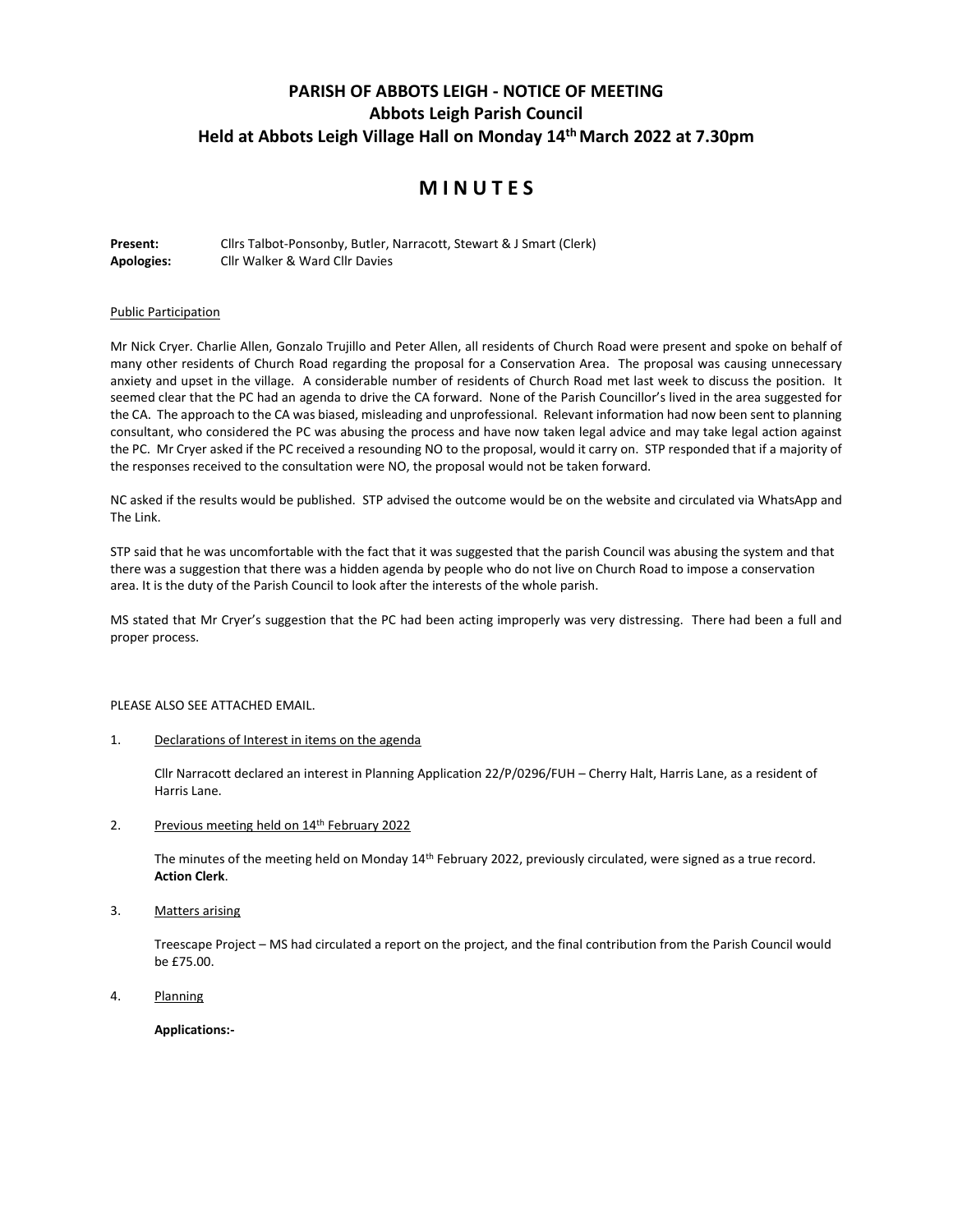| 22/P/0296/FUH | <b>Cherry Holt</b><br><b>Harris Lane</b> | Erection of a front porch and rear dormer extension. Demolition of<br>balcony at rear and chimney stack to be replaced by steel flue pipe. |
|---------------|------------------------------------------|--------------------------------------------------------------------------------------------------------------------------------------------|
|               | <b>BS8 3QX</b>                           |                                                                                                                                            |
|               |                                          | Object – detrimental effect on the neighbouring properties.                                                                                |
|               |                                          | Further increasing the size of the property that had already been<br>extended.                                                             |
| 22/P/0320/FUH | Oaklea Lodge                             | Proposed conversion of existing detached garage to a residential                                                                           |
|               | <b>Blackmoor Road</b><br><b>BS8 3RH</b>  | annex.                                                                                                                                     |
|               |                                          | No objections in principle but request a condition that the                                                                                |
|               |                                          | residential annex could not be a separate dwelling in the future, or<br>used for commercial purposes.                                      |
|               |                                          |                                                                                                                                            |
| 22/P/0340/FUL | <b>Atcost Barn</b>                       | Conversion of existing barn (Sui generis use) to 1No. dwellinghouse                                                                        |
|               | <b>Glen Farm</b>                         | (Use class C3).                                                                                                                            |
|               | <b>Sandy Lane</b>                        | No objections, but Councillors thought drawings were unclear.                                                                              |
|               |                                          | Request an elevation drawing on the house side of the boundary<br>wall facing the street.                                                  |
|               |                                          |                                                                                                                                            |
| 21/P/3232/FUH | <b>18 Church Road</b>                    | Proposed erection of a two storey side extension and attached                                                                              |
|               | <b>Abbots Leigh</b><br><b>BS8 3QP</b>    | garage: widening of existing vehicular access. AMENDED PLANS.                                                                              |
|               |                                          | No further comments.                                                                                                                       |
|               |                                          |                                                                                                                                            |
| 22/P/0060/FUL | Leigh Farm                               | Redevelopment of the site to provide 2no. additional dwellings and                                                                         |
|               | 16 Church Road<br><b>Abbots Leigh</b>    | alterations to the existing dwelling to create an eco-community.<br>Works to existing dwelling to include partial demolition with          |
|               | <b>BS8 3QP</b>                           | erection of two storey extensions to south-east and north-east                                                                             |
|               |                                          | elevations to create extension to existing house, shared workspace,                                                                        |
|               |                                          | and annexe: alterations to windows and doors.                                                                                              |
|               |                                          | No objections in principle but requested a condition that the                                                                              |
|               |                                          | properties could not be used for commercial purposes.                                                                                      |

### **Approvals/Refusals/Withdrawn:-**

| 21/P/2694/FUL<br><b>Cotham Park Rugby Club</b><br>Beggar Bush Lane<br><b>BS8 3TF</b> | Erection of a first floor balcony/viewing area to existing clubhouse.<br>Approved. |
|--------------------------------------------------------------------------------------|------------------------------------------------------------------------------------|
|--------------------------------------------------------------------------------------|------------------------------------------------------------------------------------|

### **Other Planning Matters**

5. Ward Councillor's Report

Ward Cllr Davies was not present at the meeting.

6. Conservation Area

The consultation would end on Monday 21st March.

7. Neighbourhood Plan

MS reported that the NP implementation group had met on 2nd March. The next meeting would be held in June.

8. North Somerset Local Plan 2038 – Preferred Options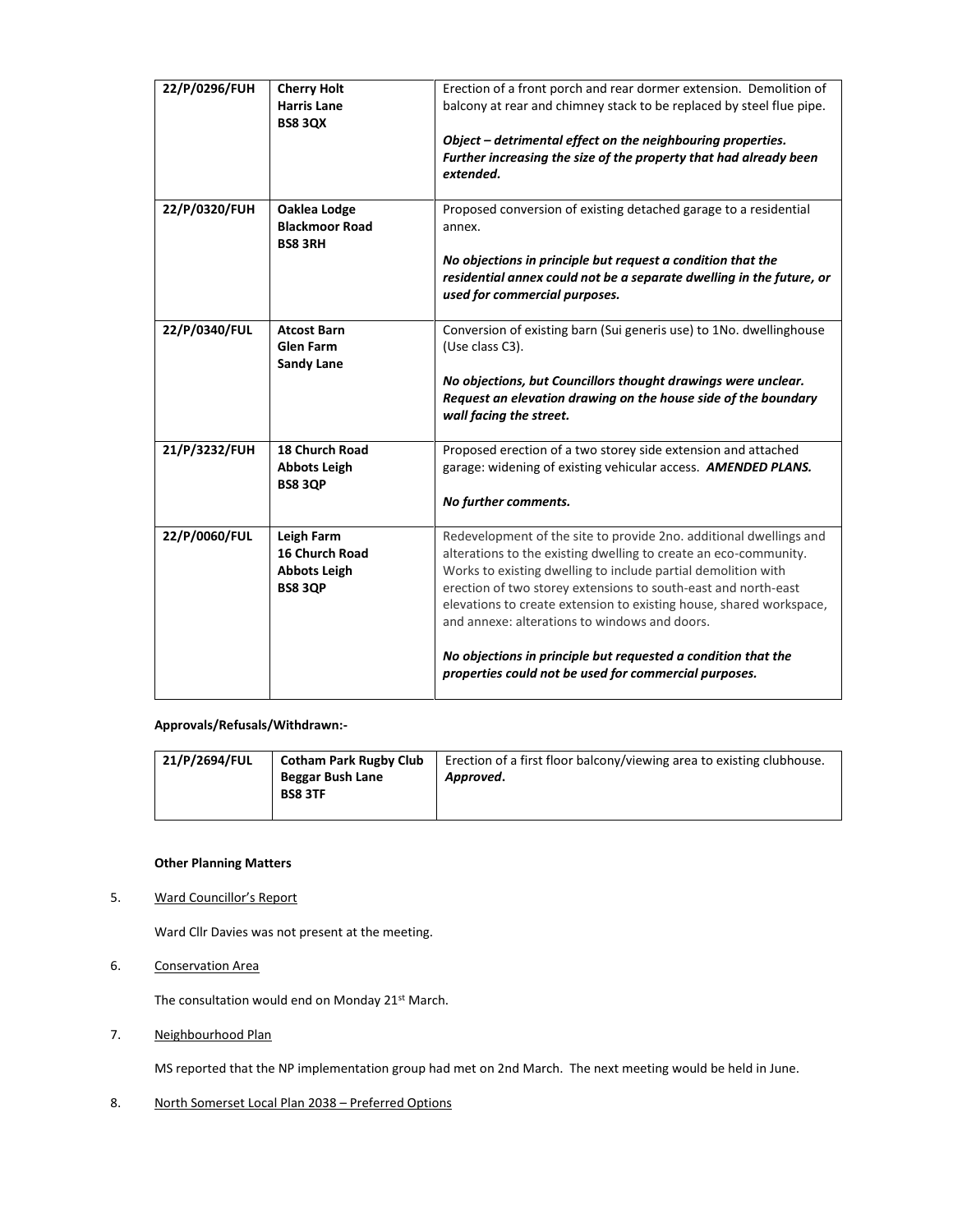MS reported that most issues with the NP were Pill issues. ALPC needed to agree with a 'Settlement Area' that would be similar to the 'Village Fence.' STP suggested that before the next meeting, Councillors should look at the plan and produce a recommendation. Green space would be protected. RN welcomed sections DP48, 58 & 59 regarding individual dwellings. RN was happy to compare to previous version. MS suggested holding an open meeting prior to the next PC meeting for residents to have their say. **Action All**.

### 9. Financial

### Approval of Accounts for Payment – March 2022

Approval of the Accounts for Payment for March was proposed by STP, seconded by JB. Approved. **Action Clerk**.

#### Village Hall Flat – Expenditure to-date

The total cost of 2021 refurbishment to the end of March would be £11,944.51.

JB reported that the whole flat was now insulated, apart from the small room which was waiting for Sean Dorrington to install the Velux window.

STP – The PC now needed to know what the costs would be for finishing the flat in 2022-23. JB had asked Mick Dillon for this. RN stated that the PC needed to know what MD was proposing with regards to the installation of the kitchen and bathroom - specifications etc. How much more would it cost and when would it be finished.

Clerk to ask for future budget from MD. The PC needed to know what was under the floorboards prior to allowing stripped boards, as there could be a noise issue. There could also be an issue with ventilation for wood burner. MD to check with installer. **Action Clerk/MD/RN.**

#### 10. Village Matters

- i. Police Report Crime figures for January 2022 = Haberfield Hill 1 x Violence & Sexual Offences; Dennyview Road – 1 x Burglary, 1 x Vehicle Crime; Manor Close – 2 x Violence & Sexual Offences.
- ii. Village Hall See above. Last price increase for hiring the Village Hall was in 2017. STP write something to go into the Link and the booking section on the website to advise of price increases. No discounts for local groups (unless agreed). Hallmaster reconciliation for bookings and payments. STP was still chasing Sean Dorrington.
- iii. Former Skittle Alley Nothing to report.
- iv. Traffic Issues & Footpaths STP reported that the traffic counters were in place, but there had been a problem with the one at Dennyview Road, so this one would run for another week. STP to follow up air quality monitoring. Plan to replace the soakaway outside Leigh Warren, but this was on a long term list. STP had received complaints about the new clearway at Weir Lane and Manor Road. Thought the sign had be installed in the wrong place. The sign was also too large. STP thought this could be smaller and had now contacted NSC to request this. STP would respond to the complaints. **Action STP.**
- v. Verges The Wildlife Group would like to erect a sign at Poundbatch verge Paul Watkins (NSC) and STP would contact him. **Action STP**.
- vi. Playing Fields & Events Clerk to apply for TEN for the Platinum Jubilee. **Action Clerk**.
- vii. Village Orderly Nothing to report.
- viii. Abbots Pool STP pushing to get the signage completed.
- ix. Civic Society MS reported on the previous meeting, when the CS liked the fact that a traffic count was being carried out and liked the Treescape scheme. RN – proposal for DCC (CS also keen) idea to have an avenue outside the church (3 small cherry trees). Would let the PC know if this was to go ahead. **Action RN**.
- 11. Communications

Nothing to report.

12. Clerk's Report

Date for Annual Parish Meeting - Wednesday 11<sup>th</sup> May 2022 7.00pm for 7.30pm.